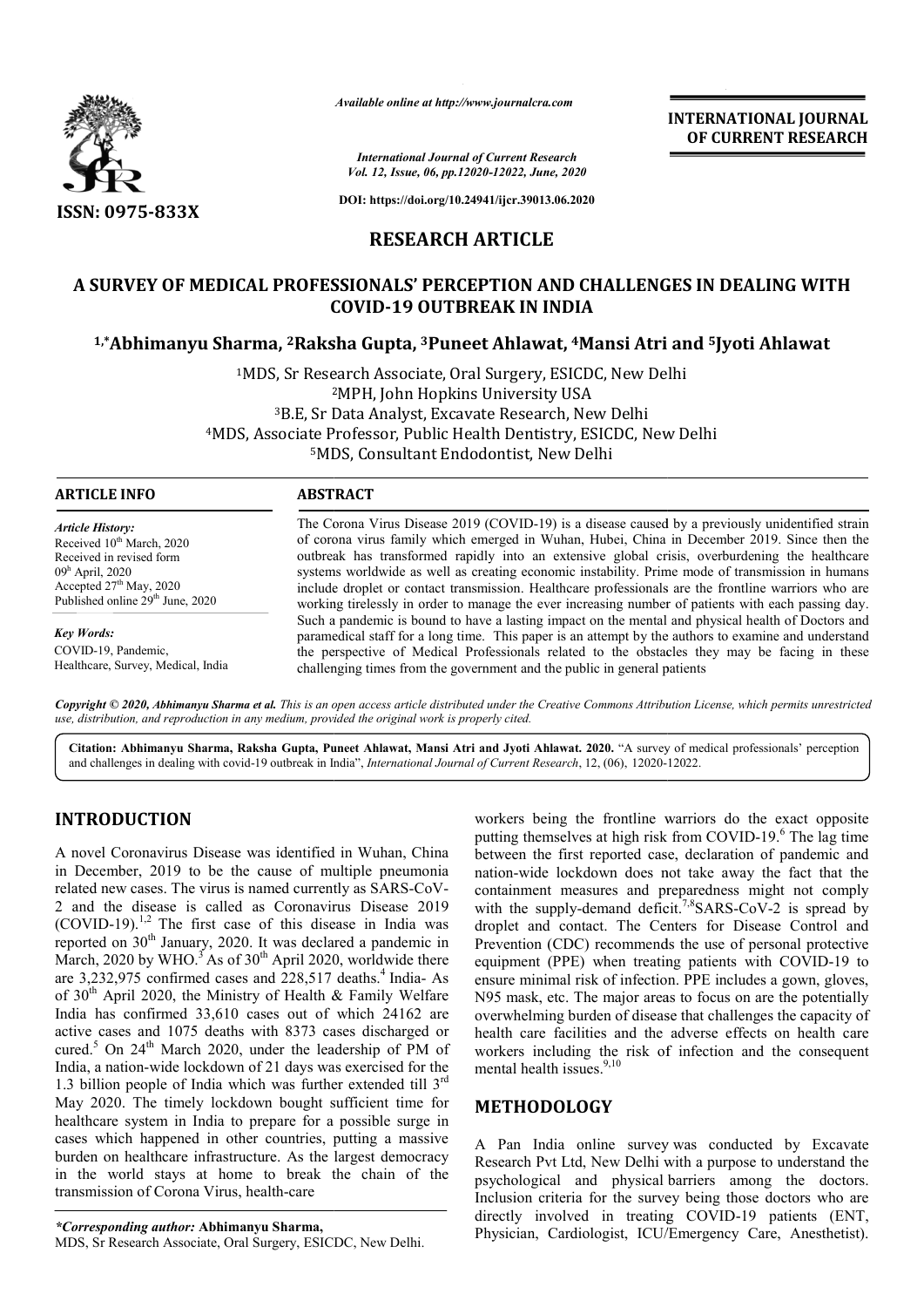Exclusion criteria for the survey comprise of nursing or supporting staff involved. Responses were desired as selection of one of the mentioned options among multiple options in the questionnaire/survey forms (anticipated most suitable) and thus no specific test of statistics was needed or mentioned. Sample size - A survey was conducted among 1635 Doctors of India. A questionnaire was presented for them to address the

questions comprising of COVID-19 pandemic, patients, quality of supply, concerns, discrimination, opinions on steps to be taken by the government and suggestion for patients or people staying at home, etc.

#### **RESULTS**

**Doctors and COVID 19 patients:** It is found that General Physicians and Cardiologists comprise of 64% of the total doctors engaged in treating COVID-19 patients. The estimate of time that a treating Doctor commits on the care giving displays that around  $2/3^{rd}$  of the doctors spend around 8-12 hours on the sick patients whereas 14% of the Doctors spend over 12 hours. This implies that  $78\%$ , i.e. over  $3/4<sup>th</sup>$  of the doctors are in contact with the sick patients for more than 8 hours. Furthermore, the heterogeneity of the recovery time of the patients is worth consideration. While only 4% patients recover in a week's duration, there is a heterogeneous distribution of patients recovering in 2, 3- and 4-weeks duration. This implies that there is a significant risk of exposure among the doctors engaged in patient care.

**Understanding the satisfaction among Doctors and their major concerns amid the pandemic:** As the pandemic accelerates, access to personal protective equipment (PPE) for Doctors is a key concern.<sup>11</sup> Concerns regarding PPE shortages have been described in the most affected facilities. In the present survey, over half (58%) of the doctors expressed their concerns regarding the lack of availability of PPE. Among these 67% are those who are working for more than 15 hours for whom availability of PPE is the major concern. The survey also displays that only one third of the Doctors are satisfied with the quality of medical equipment, PPE, testing kits, etc. while 27% are not satisfied and 40% are neutral. Among the satisfied Doctors, 83% are also satisfied with the Quantity of the supplies. One interesting finding is of the source of supply and the satisfaction level of the quantity of PPEs. Among the Government source of supply, 23% are satisfied with the quantity and furthermore, 42% are satisfied with the Quality of supplies. Among the Metro Cities 58% of doctors are satisfied with the Quantity of supplies. There is also a burning concern of half of the Doctors regarding their own family members and 41% are worried about their own health. Over one third (38%) of Doctors also express the concerns regarding the uncooperative patients while they are invested in their care. This is critical as they are waiting for the equipment while already seeing patients who may be infected or are supplied with equipment that might not meet requirements.<sup>12</sup> Alongside concerns for their personal safety, doctors are anxious about passing the infection to their families.<sup>13</sup>

**Discrimination amid COVID 19 :** While the frontline warriors including the Doctors and other health workers serving the nation to fight coronavirus have been widely applauded, however, in India, they are also suffering of public assault, stigma, and discrimination. Given the current status of COVID-19 in India, doctors are succumbed to operating at more than maximum capacity for many months.

They are presumed to carry the virus, furthermore, almost half of the doctors mentioned that they are suffering undue discrimination and public assault by the neighbors/landlords either themselves (12%) or their fellow doctors (38%). Such cases where doctors are shunned in public, refused access to public transport, and even evicted from rented homes have been found in other nations as well which is another matter of concern.<sup>14</sup>

**Perspective, Expectations, Suggestions:** In this survey, a Doctors' perspective on the current situation in India is of distinguished importance. While a quarter of the doctors believe that the low number of cases in India is only due to low number of tests being conducted, another 22% think that India is tackling the situation much better than the rest of the world. However, 40% of them think that most Indians are still not taking the situation seriously which is increasing the spread. Among these, 10% think that the situation is going to get worse while merely 3% think that the situation will get better in the coming weeks.

Majority of the Doctors resonate with and encourage the Universal precaution measures of hand washing (81%) and sanitization of outside items (83%). 62% of them express the need of awareness of the current and changing situations as a valuable learning during the current time. Among them, almost half (53%) of the doctors suggest that measures to improve immunity by intake of Vitamin C rich foods is also an important nutritional practice. <sup>15</sup> As much as we need the frontline warriors, there is a dire need of strategic leadership and decision making from the Government to fight this battle. As per the survey, 74% of these frontline warriors think that extensive door to door screening is one of the most tangible action to contain the spread of virus. 59% of them express the criticality of stricter police action and accommodation for medical professionals. Half of them seek that the government ensure sanitization of affected neighborhood and 49% seek prompt action on building more isolation camps for the infected cases to break the chain and control the spread of infection.

#### **DISCUSSION AND CONCLUSION**

This survey aims to ascertain a baseline perspective of Doctors all over India regarding the current pandemic, preparedness, way forward and challenges. Currently, India is in dire need to focus on an adequate health care task force and escalating their potential to cater to an increasing volume of patients.<sup>16</sup> Given that the volume of critically ill patients could surge in the coming weeks to months, it is also essential that the health system should be able to perform to its full potential over an extended period. This survey also supports the universal precautions of hand washing, sanitization, respiratory hygiene and stringent social distancing as the panacea to contain the virus spread. Results from the survey exhibit physical and mental exhaustion, the challenging triage mechanism and the stress of the infection risk to self and family members. Furthermore, they are presumed to carry the virus and suffer undue discrimination and public assault by neighbors/landlords either themselves (12%) or their fellow doctors (38%). There are cases from the globe where doctors are assaulted in public, mistreated by uncooperative patients, refused access to public transport and even evicted from rented homes. This is a matter of concern as presently, health-care workers are our most valuable resource. <sup>17</sup>